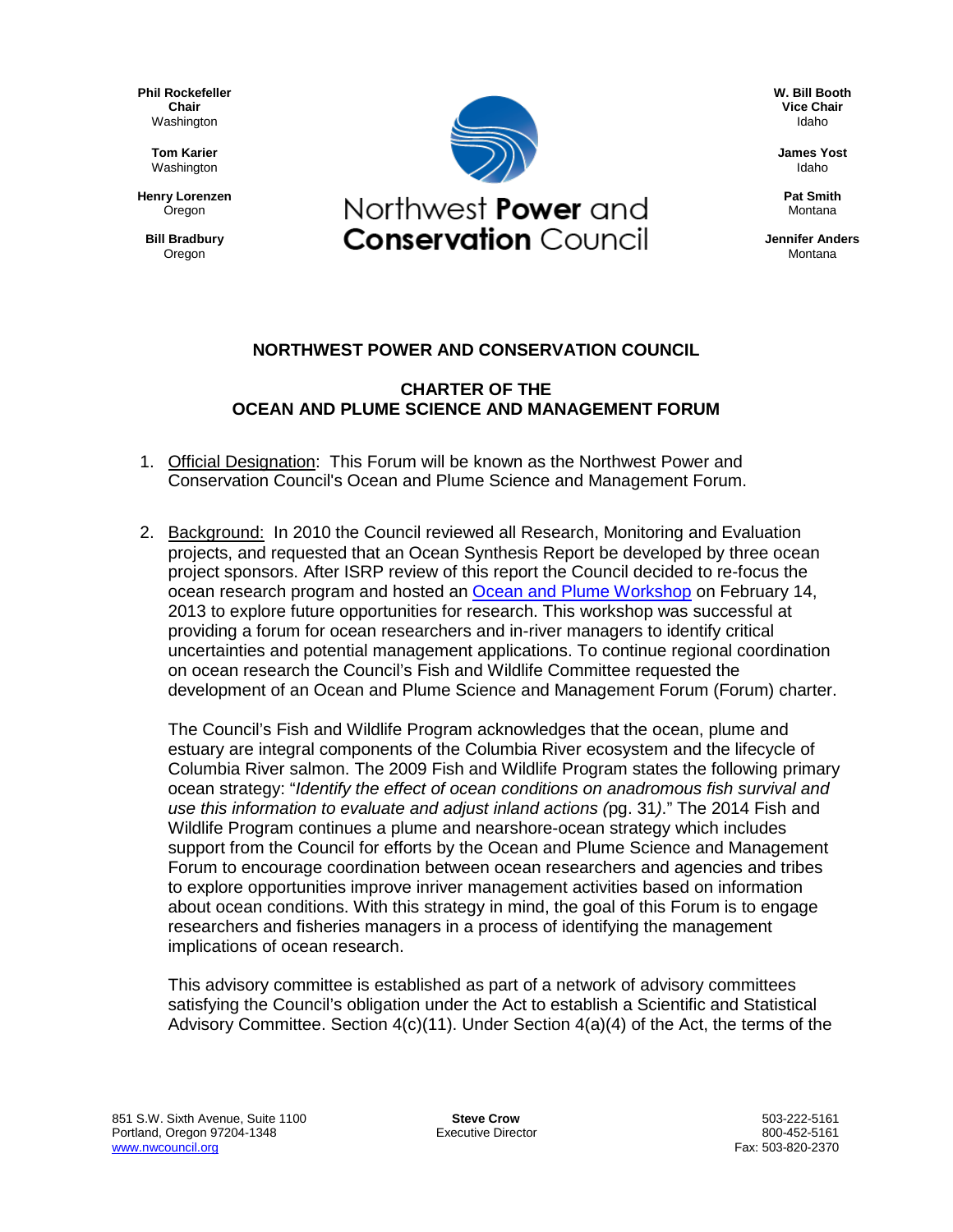Federal Advisory Committee Act, 5 U.S.C. Appendix I, Sections 1-14, apply "to the extent appropriate" to the Council's advisory committees.

- 3. Objectives and Scope of Activity: The Forum will assist and advise the Council by completing the following tasks:
	- (A) Identify and provide opportunities for information sharing, dialogue and collaboration between ocean and plume researchers and estuary and freshwater managers.
		- i. Identify opportunities to disseminate and integrate ocean research information within existing management forums and information channels
		- ii. Review and provide input on the plume and ocean section of the ISAB/RP critical uncertainties report and the Council's draft research plan (2016).
		- iii. Identify management applications of ocean and plume information, including existing and yet to be collected information. This should include harvest impacts on the Columbia River Basin ecosystem.
		- iv. Make recommendations to the Council on ways to improve the utility and in-river freshwater resource management benefits of both ongoing and proposed ocean and plume research conducted under the Program.
- 4. Official to Whom the Ocean and Plume Science and Management Forum Reports: The Ocean and Plume Science and Management Forum will report to the Executive Director of the Council.
- 5. Authority of the Forum: The Forum will serve in an advisory capacity only. Neither the Forum nor its members are authorized to make statements or commitments on behalf of the Council. Non-staff members of the Committee are not Council employees.
- 6. Estimated Annual Operating Costs in Dollars and Person-Days: Twenty-two persondays (staff) per year to prepare for, organize and attend Forum meetings.
- 7. Forum Members: The Chair of the Forum, in consultation with the Director of the Fish and Wildlife Division, will solicit technical experts to participate on the advisory committee from a wide range of regional stakeholders. The Council's Executive Director shall approve the participants and, in doing so, shall ensure that membership of the advisory committee is fairly balanced in terms of the points of view represented and the functions to be performed by the advisory committee. Committee members shall be selected based primarily on their technical and policy expertise and experience. Members may include representatives of state and federal fish and wildlife agencies, tribes, Bonneville, customer representatives, universities, public interest groups, and the general public. All Committee members serve at the pleasure of the Council.
- 8. Forum Management Officer: The Forum Management Officer ("Management Officer") for the Ocean Plume Science and Management Forum will be the Director of the Council's Division of Fish and Wildlife. The Management Officer will designate members of the Council's staff to coordinate and attend meetings of the Forum.
- 9. Chair:

(A) The Chair of the Council will select the Chair of the Ocean Plume Science and Management Forum from among the members of the Council's Fish and Wildlife Committee.